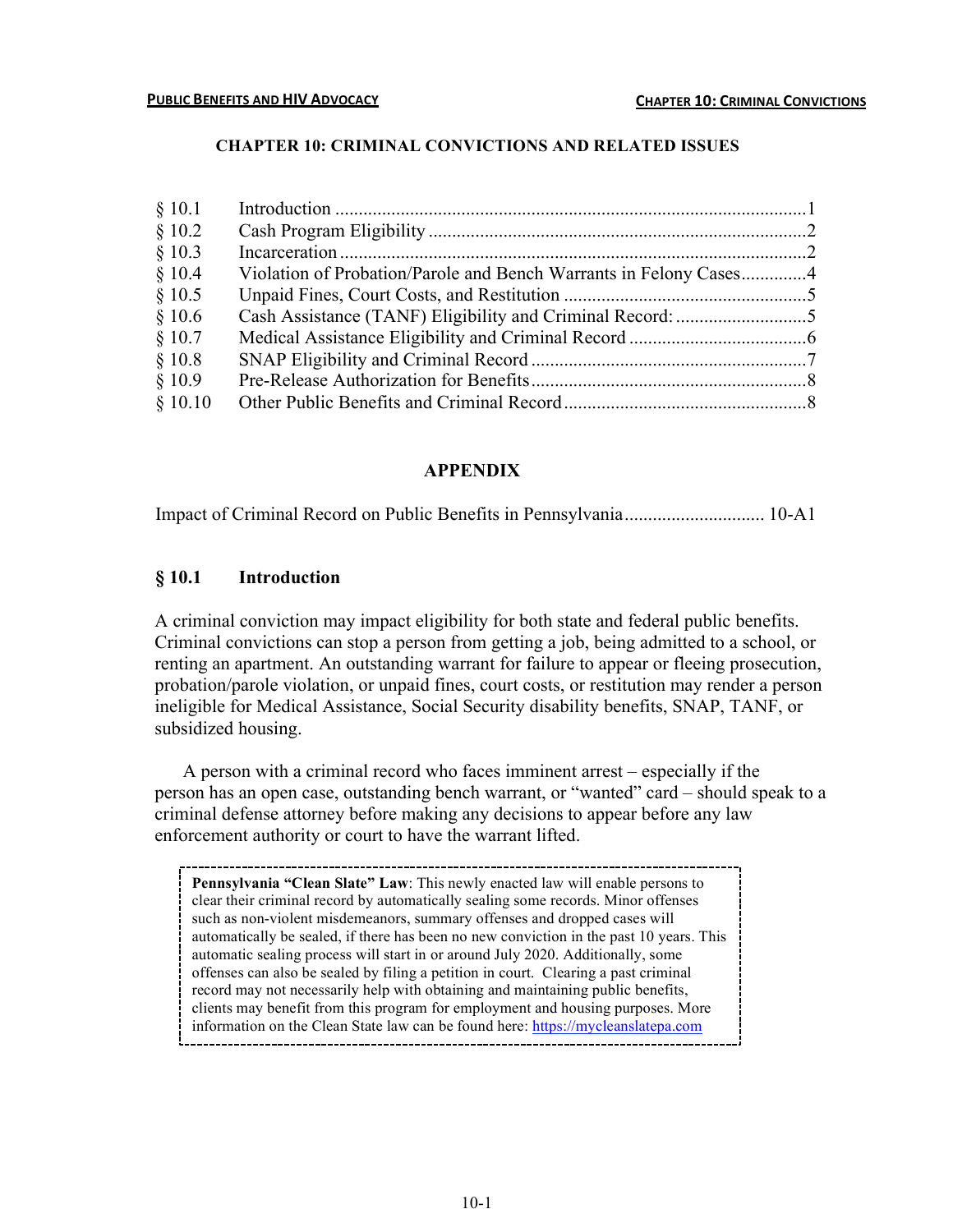## **PUBLIC BENEFITS AND HIV ADVOCACY CHAPTER 10: CRIMINAL CONVICTIONS**

# **§ 10.2 Cash Program Eligibility**

The effect of a criminal conviction on eligibility for federal and state **cash programs** depends on the specific benefit, as described below:

- Ø Individuals are not eligible for **SSI** for any month spent in a correctional institution, including incarceration *before* conviction. They are also not eligible for SSI for any month during which there is an outstanding warrant against them for violation of probation, or if a warrant has been issued against them for fleeing with the specific intent to avoid prosecution or confinement.
- Ø Individuals are not eligible for **SSDI** during any period ofincarceration for more than 30 days *following* conviction. They also are not eligible for SSDI for any month during which there is an outstanding warrant against them for more than 30 continuousdays for violation of probation/parole, or if a warrant has been issued against them for fleeing with the specific intent to avoid prosecution or confinement.
- Ø Individuals receiving **TANF** are not eligible for cash assistance if they:
	- have an outstanding warrant,
	- violated probation or parole,
	- have not complied with any approved payment plan for unpaid fines, court costs or restitution, or
	- are currently incarcerated

# **§ 10.3 Incarceration**

Incarceration may result in the suspension of SSI and SSDI benefits. SSI benefits are suspended because the incarcerated individual has food and shelter provided and therefore has their needs met. Conviction of a crime is irrelevant to SSI eligibility. SSDI, on the other hand, is suspended only upon conviction of a crime resulting in confinement for a period of more than 30 days.

**SSI Suspension of Benefits due to Incarceration:** SSI benefits are suspended for any month that a recipient is confined in a correctional institution. For the benefits to be suspended, the confinement must be throughout the entire calendar month. For example, if an individual is confined for more than 30 days over a period of two months, but not confined for the entirety of either month, benefits are not suspended.

Benefits are also suspended during periods of authorized absence from the correctional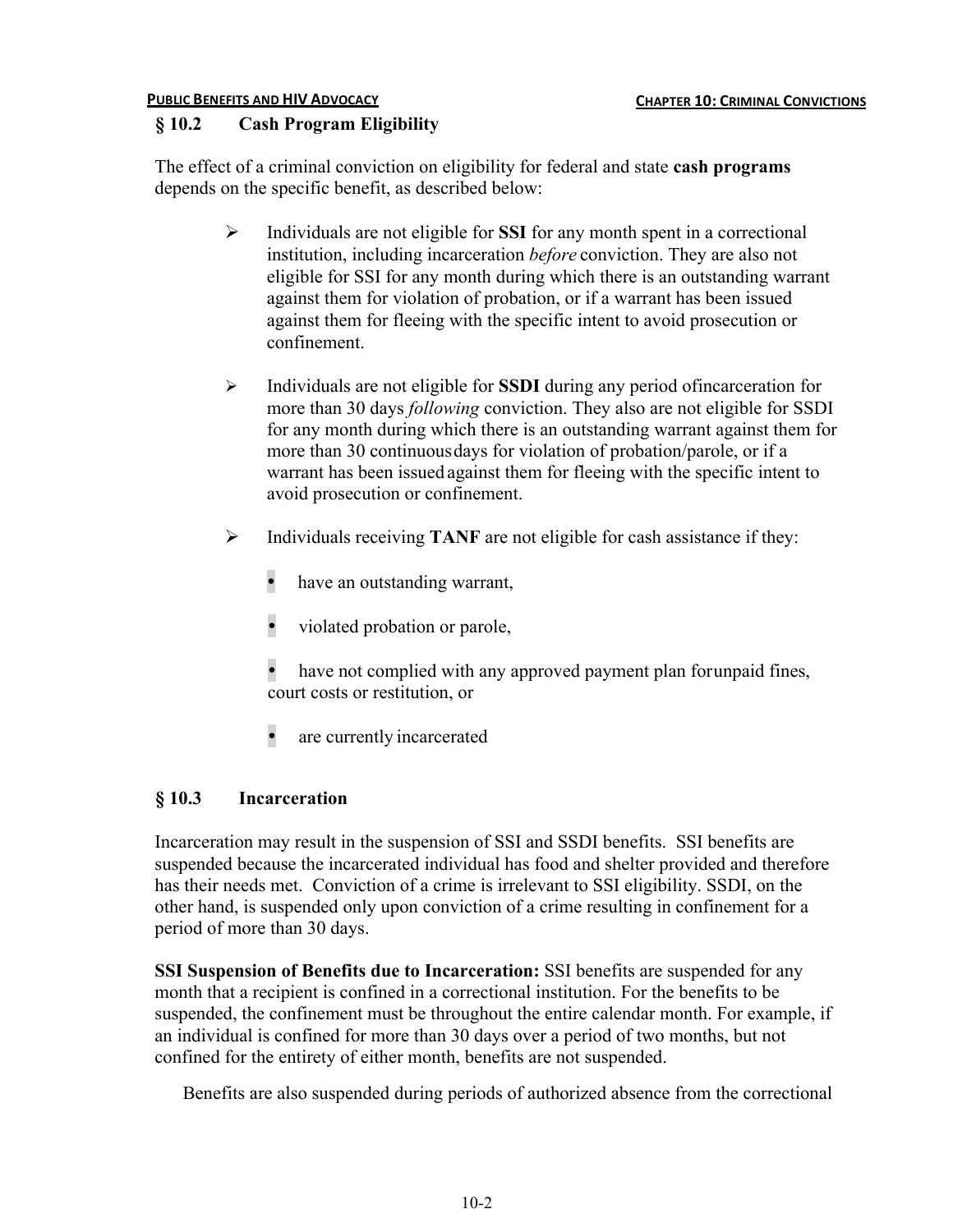### **PUBLIC BENEFITS AND HIV ADVOCACY CHAPTER 10: CHAPTER 10: CRIMINAL CONVICTIONS**

institution, where the provision of food and shelter remains the responsibility of the correctional authorities. This includes boot camp programs, daily work release, and periods of inpatient care in facilities such as hospitals and nursing homes. Recipients are also ineligible during any unauthorized absences from the correctional institution. This includes failing to report to a correctional institution for confinement as ordered by a court.

 Individuals participating in alternatives to confinement, such as home confinement, where the correctional authorities are not providing food and shelter, are not considered to be in confinement and do not lose benefits for any monthwhile in such programs. SSI benefits are prorated for the month of release after a period of ineligibility due to incarceration.

Clients who are incarcerated before their benefits are authorized cannot receive retroactive benefits for any period of time that they were not incarcerated until they are released from prison. Clients will not lose their eligibility for those retroactive benefits but are not eligible to receive them until they are released from prison.

If an individual's SSI was suspended for more than 12 months due to incarceration (or a combination of outstanding warrant and incarceration), they will need to re-apply for SSI benefits. If the suspension of benefits due to incarceration (or a combination of outstanding warrant and incarceration) is less than 12 months, they should go to their local Social Security office with official proof of release and request that their benefits be reinstated. SSI will be paid only when the release has been verified.

**SSDI Suspension of Benefits Due to Incarceration:** SSDI recipients may not receive benefits while confined in a correctional institution for more than 30 continuous days as a result of a *criminal conviction.* A sentence can be for any amount of time. Once the individual has been in confinement for more than 30 continuous days, SSDI payments will be suspended. The suspension of benefits is retroactive to the initial date of confinement for the individual's conviction. Time spent in confinement (pre-trial detention) before conviction does not count, even if that time is later counted towards completion of the sentence. For an individual continuously confined pre- and post-conviction, the date of conviction is the effective date of suspension.

Confinement resulting in a suspension of SSDI benefits includes time spent: temporarily outside the facility because of hospitalization, work, school, escapes; failure to report to begin sentence; transfer from the correctional institution; and in a halfway house or a work-release program. Confinement ends upon completion of sentence, pardon, or parole. SSDI recipients are not required to re-apply for benefits because their benefits were in suspended status. Upon release, they should go to their local social security office with official proof of release and request that their benefits be reinstated.

Family members who received benefits under the imprisoned person's account are still eligible for benefits.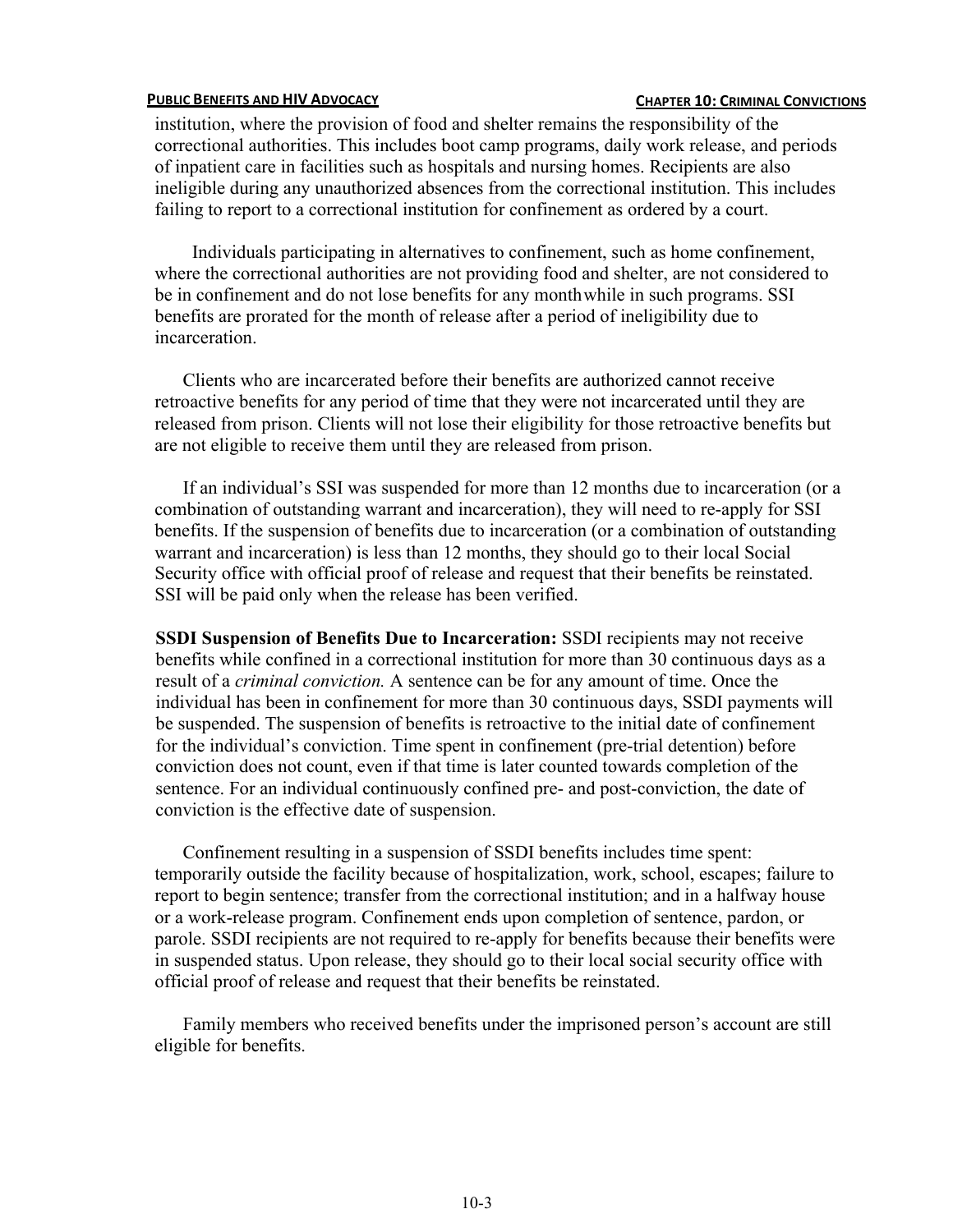## **PUBLIC BENEFITS AND HIV ADVOCACY CHAPTER 10: CRIMINAL CONVICTIONS**

# **§ 10.4 Violation of Probation/Parole and Bench Warrants in Felony Cases**

Clients in violation of their conditions of probation or parole are ineligible for all public benefits programs until they resolve the alleged violation. For example, a person who is required to report to a probation officer and fails to do so is in "technical violation" of probation. The probation officer will issue "wanted cards," which are similar to a bench warrant.

While a person can be jailed for having a technical violation of probation, often the matter can be resolved if an attorney talks with the probation officer directly. The client's defense attorney should handle this matter.

Most low-income clients will be eligible for representation by a local Public Defender:

- Ø Bucks County Public Defender: **(215) 348-6473**
- Ø Chester County Public Defender: **(610) 344-6940**
- Ø Delaware County Public Defender: **(610) 891-4100**
- $\triangleright$  Cases in state court in Philadelphia: Defender Association of Philadelphia: **(215) 568-3190**

Cases in federal court in Philadelphia and the surrounding Pennsylvania counties: Federal Community Defender Office for the Eastern District of Pennsylvania (Two units) –

- Ø Federal Community Defender's Unit **(215) 928-1100**
- Ø Capital Habeas Unit (**215) 928-0520**

In other counties, contact the county court system to obtain a referral to the local public defender's office.

### NOTE:

Case managers should not call the District Attorney's office or the probation officer without speaking to the client's attorney first.

If a bench warrant has been issued for the client, in a case involving a felony charge, the client cannot receive TANF, SNAP benefits, SSI, or SSDI benefits until the bench warrant is lifted. In addition, a person with a bench warrant for a misdemeanor charge cannot get TANF benefits.

To resolve an outstanding bench warrant, the client must either: 1) surrender to the court or police; or 2) be arrested; or 3) have the warrant dismissed, discharged, or otherwise discontinued by a judge. Clients should be advised to seek legal representation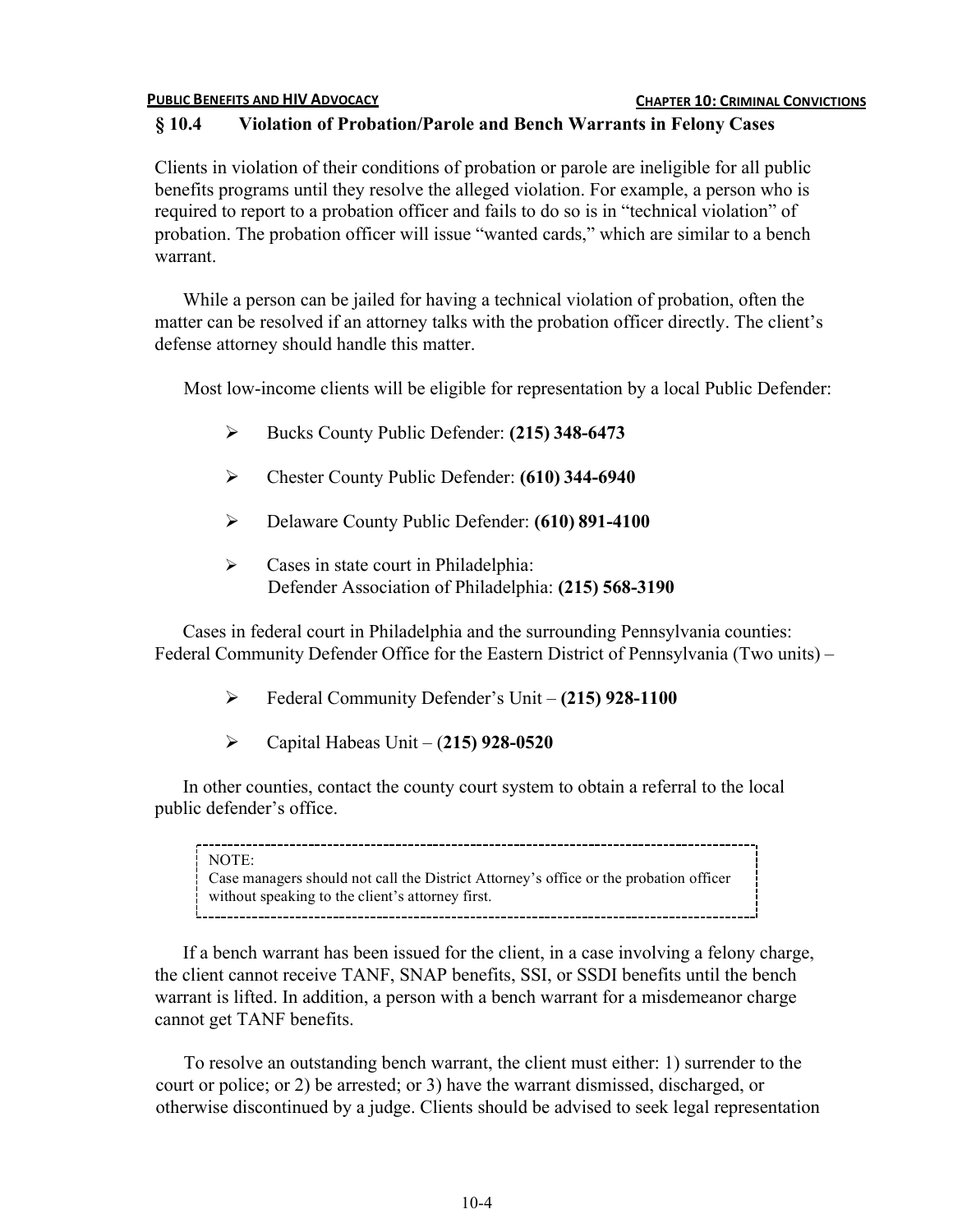### **PUBLIC BENEFITS AND HIV ADVOCACY CHAPTER 10: CRIMINAL CONVICTIONS**

before they make any decision to resolve their warrant issues.

**Definition for "Fleeing" Felons (***Martinez v. Astrue* **settlement):** Pursuant to the settlement entered in the case of *Martinez v. Astrue*, (Case No 08-CV-4735, N.D. Ca, 2009) the Social Security Administration cannot suspend or deny benefits unless the warrant against the individual was issued because they were "fleeing" to avoid prosecution or custody or confinement after conviction for a felony.

Accordingly, SSA has defined "fleeing" to refer to individuals who have an outstanding felony warrant for only three offenses: (i) escape; (ii) flight to avoid prosecution confinement; and (iii) flight–escape. As the law stands currently, to deny or stop benefits because of an outstanding felony warrant, a person must be determined to be "fleeing" with the specific intent to avoid prosecution or confinement. An outstanding warrant alone will not be sufficient to justify a denial of benefits.

**NOTE:**  The *Martinez* settlement does not affect persons whose benefits have been discontinued because of a warrant based on a violation of the terms of probation or parole.

## **§ 10.5 Unpaid Fines, Court Costs, and Restitution**

If a person failed to pay fines, restitution, or court costs in violation of their conditions of probation or parole, their public benefits eligibility may be affected until they become compliant. See the chart in the appendix on page **10-A1** for how these benefits are affected.

Pennsylvania law requires only that the person has a current payment plan, not that the entire amount has been paid. Clients must ensure that they have a payment plan and the payments are current. If a payment plan needs to be arranged for a client not already in regular contact with a probation officer, contact the client's criminal defense attorney before calling the probation officer. Your client may be at risk of being arrested and detained as a result of your notification of their whereabouts to the probation officer.

It is acceptable to contact a probation officer if a payment plan needs to be arranged and the client is already in regular contact with the probation officer. Probation officers in Philadelphia are familiar with this issue and are capable of resolving this problem for clients.

## **§ 10.6 Cash Assistance (TANF) Eligibility and Criminal Record:**

Individuals will be found ineligible for TANF cash assistance if they are:

 $\triangleright$  Sentenced for a felony or misdemeanor offense and the penalty established by the court is not satisfied. This includes paying all fines, costs, and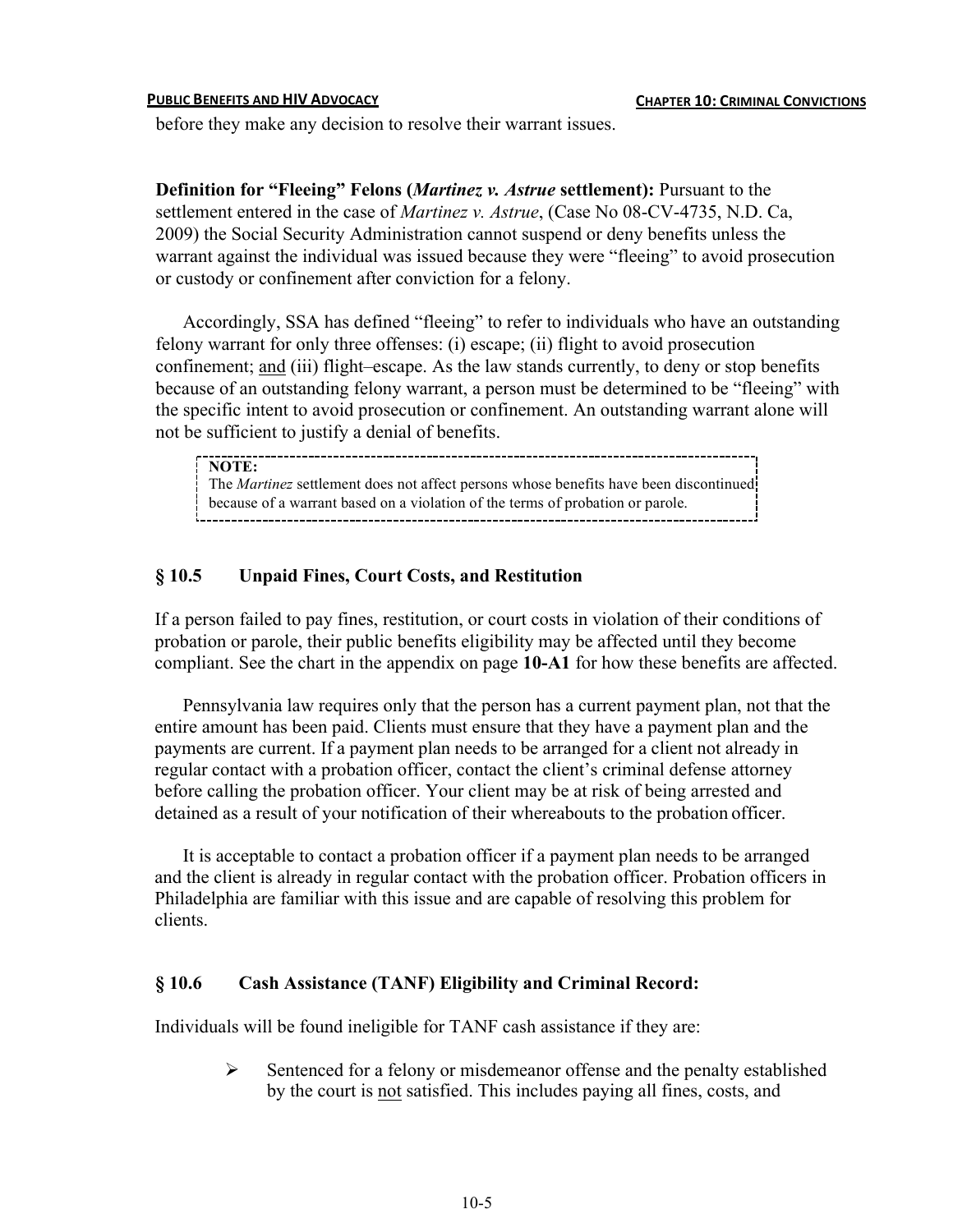### **PUBLIC BENEFITS AND HIV ADVOCACY CHAPTER 10: CHAPTER 10: CRIMINAL CONVICTIONS**

restitution or complying with an approved payment plan for payment of fines, costs, or restitution.

- $\triangleright$  Incarceration
- $\triangleright$  Violating the terms of probation or parole
- $\triangleright$  Failure to appear at a criminal court proceeding when issued a summons or a bench warrant which includes summary offenses
- $\triangleright$  Fleeing to avoid prosecution, custody, or confinement after a felony conviction
- $\triangleright$  Convicted of fraudulently misrepresenting residence in two or more states, resulting in ineligibility for 10 years from the date of conviction.
- $\triangleright$  Convicted of welfare fraud which carries the following periods of ineligibility are:
	- $\circ$  6 months for the first conviction.
	- o 12 months for the second conviction.
	- o Permanently for the third conviction.

Persons on **house arrest** are not eligible for TANF, with two exceptions:

- $\triangleright$  When house arrest is part of their probation or parole, and they are compliant with the requirements of their probation or parole.
- $\triangleright$  When on house arrest or on electronic monitoring while awaiting trial or sentencing. An otherwise eligible client may receive cash assistance because they have not been convicted or sentenced.

## **§ 10.7 Medical Assistance Eligibility and Criminal Record**

Medical Assistance coverage is not available for clients who are incarcerated in a correctional institution (including jails and prisons) because the governmental authority exercising administrative control over the facility is responsible for the inmate needs, including health care coverage. However, there are some exceptions to this rule. Inmates in a correctional institution can continue to get *state-funded* Medical Assistance in the following situations if they are otherwise eligible:

 $\triangleright$  If they reside in a community residential facility operated by a state, county, or municipal prison authority;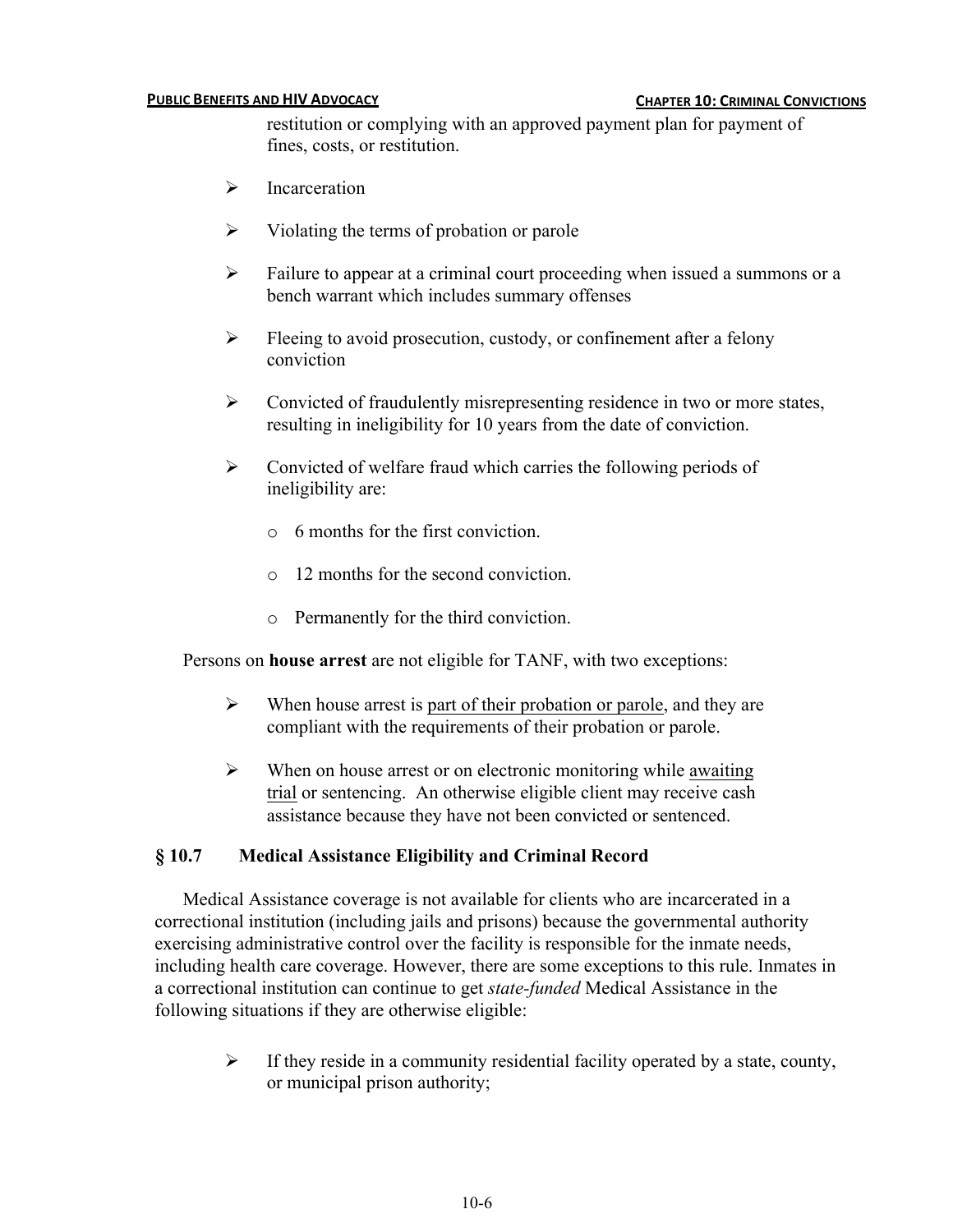## **PUBLIC BENEFITS AND HIV ADVOCACY CHAPTER 10: CHAPTER 10: CRIMINAL CONVICTIONS**

- $\triangleright$  if they are confined in a correctional institution and serve the term through incarceration for only a portion of the week, such as weekends;
- $\triangleright$  a juvenile placed temporarily in a juvenile detention center pending incarceration

Advocates should also note that an outstanding warrant, fleeing prosecution, violating probation or parole, unpaid fines, court costs or restitution does not affect the client's eligibility for *federally-funded Medical* Assistance (i.e., Medical Assistance under the Healthy Horizons category or MAWD). If your client's SSI has been discontinued because of an outstanding warrant, and Medical Assistance discontinued as a result, the client should be moved to the Healthy Horizons program for continuing Medical Assistance coverage.

Clients receiving state-funded Medical Assistance coverage may be found ineligible for the following reasons:

- $\triangleright$  Failure to appear in a criminal court proceeding, as a defendant, in response to a summons or bench warrant issued
- $\triangleright$  If convicted of Medicaid fraud, individual will be ineligible for up to one year

Clients should call the AIDS Law Project of Pennsylvania for representation with their MA termination due to criminal records.

# **§ 10.8 SNAP Eligibility and Criminal Record**

Individuals are ineligible for SNAP benefits if they are:

- $\triangleright$  Incarcerated
- $\triangleright$  In violation of the terms of their probation or parole
- $\triangleright$  Fleeing to avoid prosecution, custody, or confinement after a felony conviction
- $\triangleright$  Convicted of fraudulently misrepresenting identity or residence to receive multiple SNAP benefits, resulting in ineligibility for 10 years after conviction or state agency finding.

Intentional violations of the SNAP rules result in a period of ineligibility.

• 1 year for the first violation